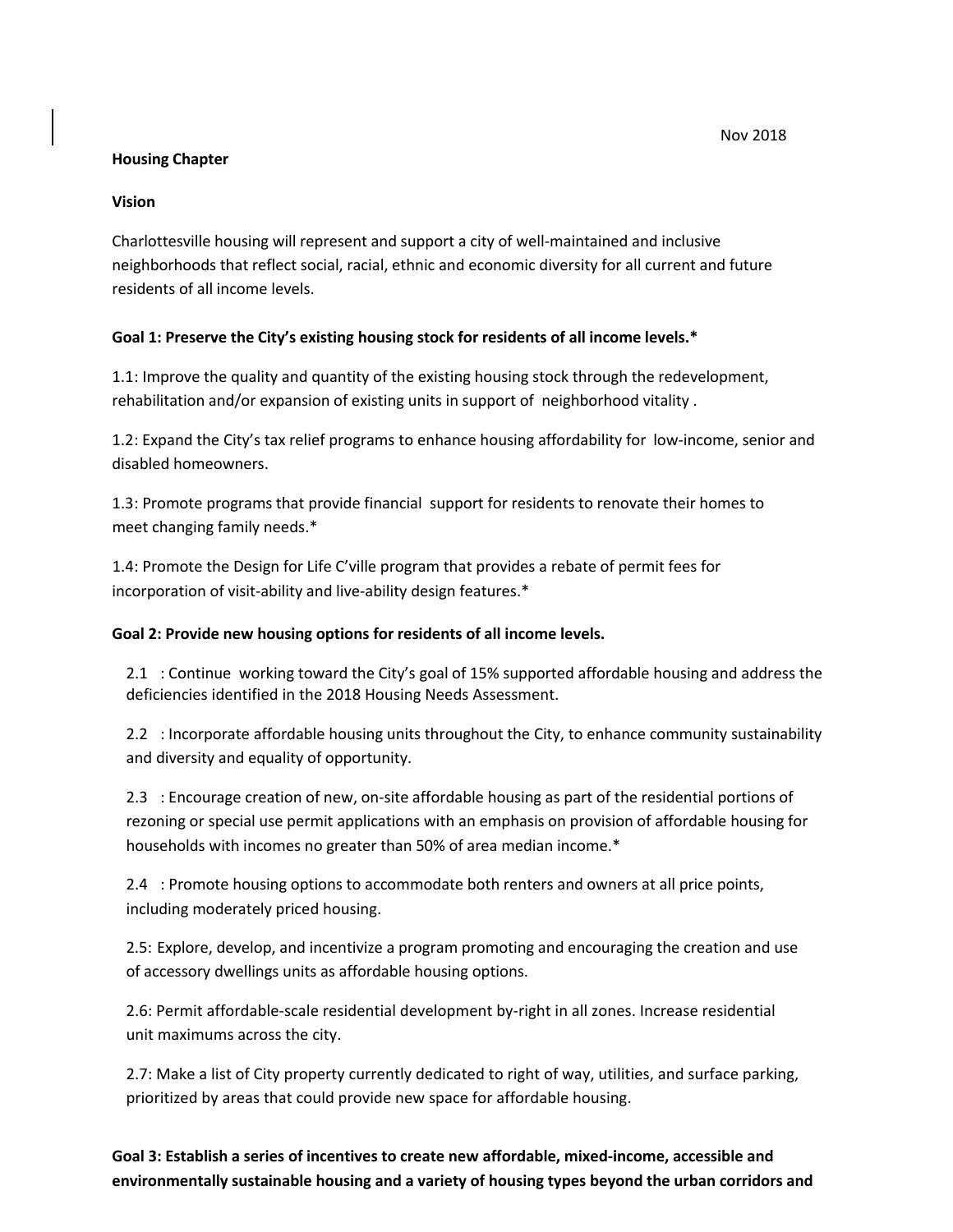#### **in small area plans.**

3.1: Create a landlord risk reduction fund to encourage private market landlords to provide affordable rental housing units.

3.2: Waive developer fees for residential developments including a minimum 15% (of total housing units) on-site affordable housing units.

3.3: Identify, and prioritize the use of, all allowable land use and planning tools, including increased density, in an effort to stimulate affordable housing development.

3.4: Examine the feasibility of implementing a tax credit program for landlords renting affordable housing units in the City of Charlottesville.

3.5: Implement an Affordable Housing Program, a compilation of all allowable land use, zoning and planning tools to promote and support the development of affordable housing, including: increased density, reduced setbacks, an expanded ranges of allowable housing types, and reduced parking requirements.

### **Goal 4: Explore progressive and innovative zoning regulation and land use reforms to support the development of affordable housing.**

4.1: Update the zoning ordinance to include an Affordable Housing Program.

4.2: Evaluate the effectiveness of existing planning and zoning tools, such as Planned Unit Developments and Special Use Permits, in promoting the development of affordable and mixed-income housing.

4.3: Evaluate effects of all land use and zoning regulations on affordable and mixed use housing to ensure they will not unduly restrict mixed-income and mixed-use redevelopment. Provide ongoing evaluations of all policies and ordinance relative to housing.

## **Goal 5: Establish and/or promote an assortment of funding initiatives to meet the housing needs of households with varying levels of income.\***

5.1: Continue supporting the use of Low Income Housing Tax Credit program proposals for the creation of affordable rental units.\*

5.2: Continue funding programs providing assistance to those unable to afford market rate housing options in the City including persons who are homeless and at-risk of homelessness.\*

5.3: Promote long-term affordability of housing units through the use of various tools, such as deed restrictions, deed covenants and community land trusts.

5.4: Evaluate the merits of establishing tax deferral programs to encourage the preservation or development of affordable rental housing, as well as lessening financial burdens for homebuyers earning less than 30% of area median income.

5.5: Promote the Special Tax Rate program for residential properties that become or are developed as 30% more energy efficient than statewide building code.

5.6: Explore waiving and reducing water and sewer meter connection fees for affordable housing units.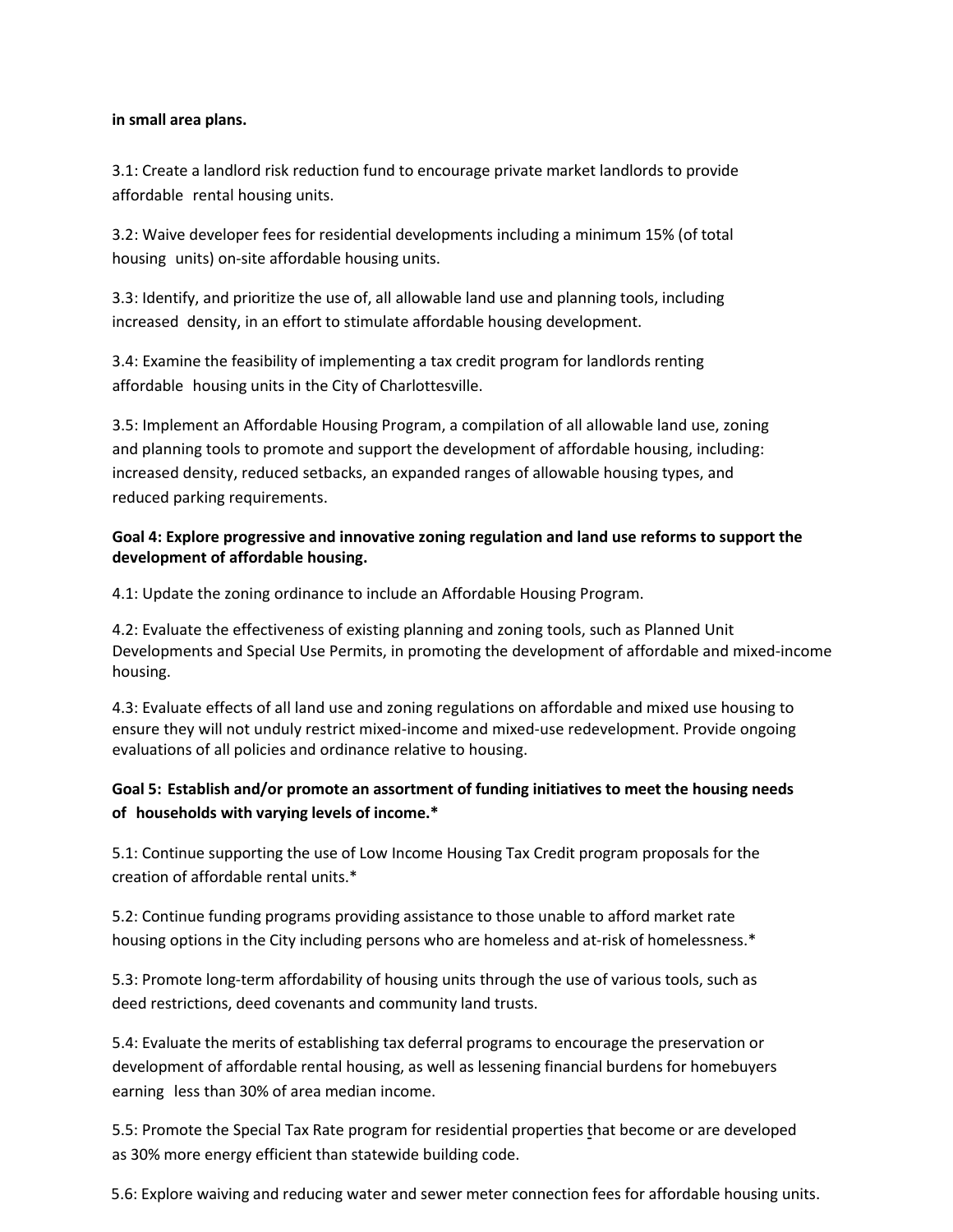5.7: Increase annual allocations of Capital Improvement Funds to the Charlottesville Affordable Housing Fund.

#### **Goal 6: Prevent and end homelessness**

6.1: Use the best practice approach of housing first, which places people experiencing homelessness into housing as rapidly as possible and provides wrap around services to help them maintain their housing.

6.2: Provide permanent supportive housing (PSH) for persons with disabilities who are homeless or atrisk of homelessness

6.3: Prevent homelessness through safety net supports and social services to enable residents to maintain their housing.

## **Goal 7: Support projects and public/private partnerships for affordable housing projects, including moderately priced housing, and mixed-use/mixed-income developments.**

7.1: Encourage major employers – City of Charlottesville, Albemarle County and University of Virginia -- to create a city-wide Employer Assisted Housing Program to assist the local workforce in obtaining affordable or market-rate housing near their places of work. Explore and create public funding sources for this project.

7.2: Support redevelopment of public and/or other subsidized housing to reconnect those properties into existing neighborhoods. Support the Resident Bill of Rights as formally adopted once the Charlottesville Redevelopment and Housing Authority begins redevelopment efforts.

7.3: Work in cooperation with local governments and regional agencies to promote a regional fair share approach to providing affordable housing.

7.4: Support housing programs at the local and regional level that encourage mixedincome neighborhoods and discourage the isolation of very low and low income households.

### **Goal 8: Offer a range of housing options to meet the needs of Charlottesville's residents, including those presently underserved.**

8.1: Ensure affordable housing is similar to market rate housing in design and other physical features, allowing affordable units to blend into existing neighborhoods.

8.2: Encourage the use of the Design for Life C'ville program to promote and expand visitability/live-ability features and market inclusion.\*

- 8.3: Evaluate the impact of development on affordable housing opportunities for underserved and vulnerable populations including low-income, elderly, disabled and homeless individuals and families, and implement measures to minimize displacement as the City continues to grow.
- 8.4: Expand use of supportive housing options, such as rapid rehousing or permanently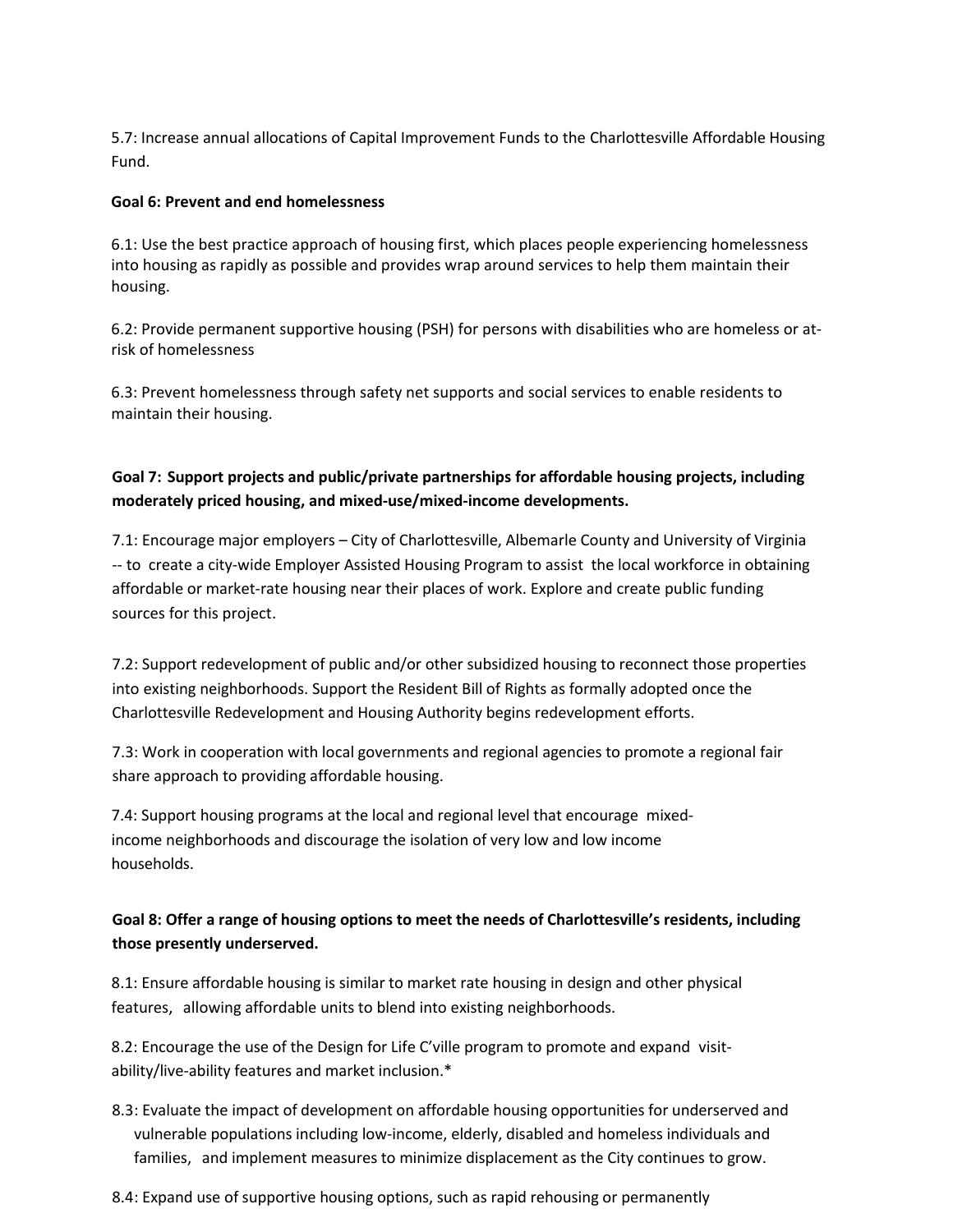supportive housing programs, which allow homeless, near homeless and other special needs populations independent living options.\*

8.5: Enforce the federal Fair Housing Act to provide equal access to housing and prevent unfair housing practices.

**Goal 9: Increase the energy and water efficiency, and environmental sustainability, of the City's housing stock**.

9.1: Encourage the incorporation of green sustainable principles (e.g. LEED, EarthCraft Virginia, Energy Star, Passive House, etc.) in all housing development to the maximum extent feasible both as a way to be more sustainable and to lower housing costs.

9.2: Demonstrate the value of energy and water upgrades in residential developments.

9.3: Develop an energy/water improvement program and/or strategies to increase housing affordability for low and moderate income households.

9.4: Create a public outreach /education campaign promoting existing Green Building programs and incentives for multifamily housing.

9.5: Encourage the incorporation of food access avenues (e.g., affordable stores, agriculture space such as greenhouses, school and community, neighborhood farmers markets) in all housing developments to the maximum extent feasible both the increase self-sufficiency and as a way to be more sustainable and to increase access to food.

9.6: Encourage denser residential development near employment to support environmentally efficient patterns of living.

**Goal 10: Ensure the City's housing portfolio offers a wide range of choices that are integrated and balanced across the City, and which meet multiple City goals including: community sustainability, walkability, bikeability, public transit use, increased support for families with children, poverty deconcentration, access to food, access to local jobs, thriving local businesses, decreased student and resident vehicle use.\***

- 10.1 : Encouragemixed-use and mixed-income housing developments throughoutthe City's neighborhoods and allow them by-right.
- 10.2 : Link housing options, transportation, food access, and employment opportunities in City land use decisions.\*

10.3 : Encourage housing development throughout the city's neighborhoods and strive to connect new housing to employment opportunities, transit routes and commercial services.\*

10.4 : Promote environmentally sustainable patterns of housing development, as well as economic and job creation, in relatively underinvested, financially depressed areas that does not create displacement.

10.5 : Promote redevelopment and infill development that supports bicycle and pedestrianoriented infrastructure and robust public transportation to better connect residents to jobs and